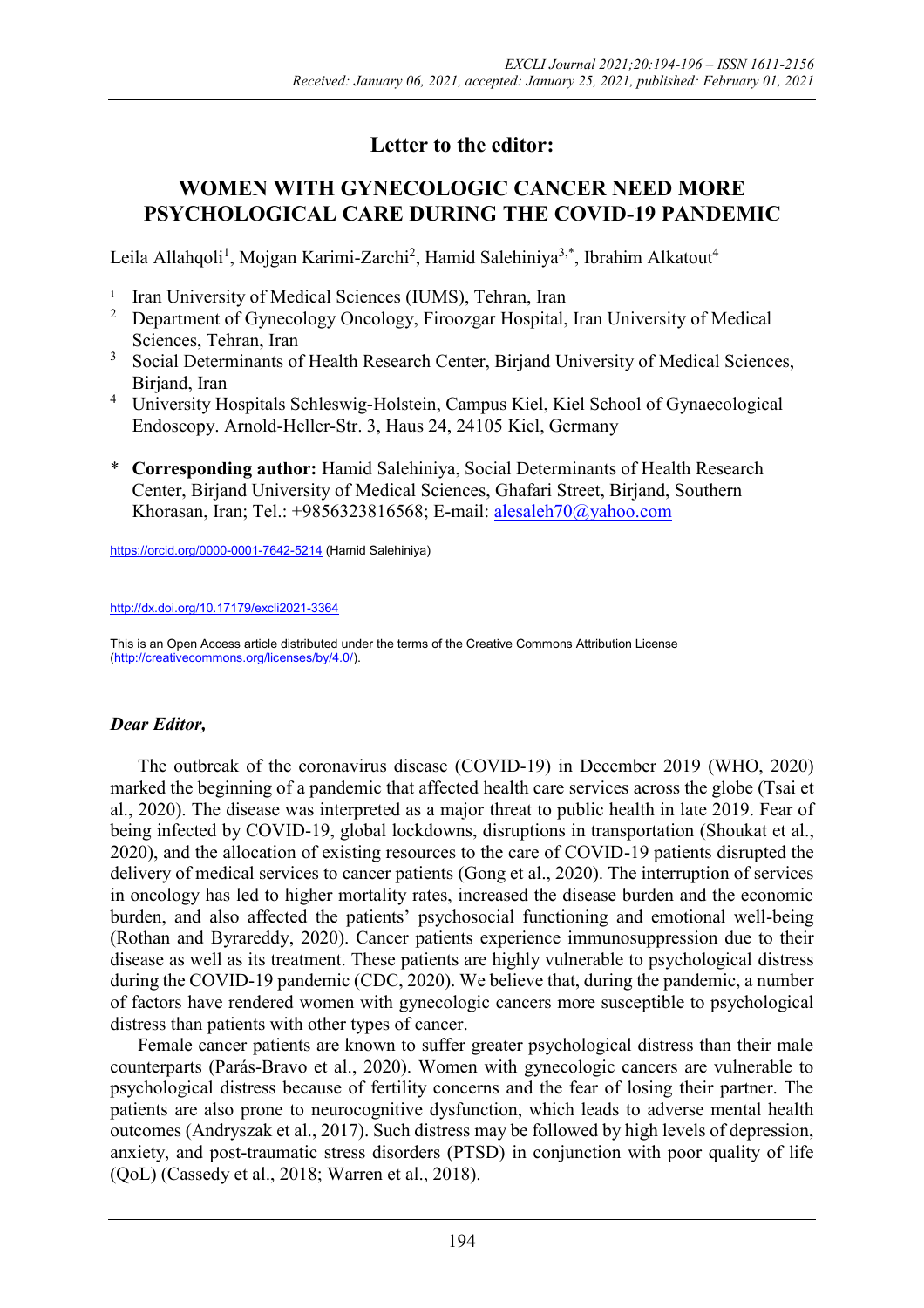In view of the above concerns, women with gynecologic cancers require more attention in the COVID-19 crisis. The following measures are recommended to reduce the deleterious effects of the pandemic:

- $\rightarrow$  Gynecologic oncologists should include a psychiatrist and a psychologist in their team in order to aid patients in coping more effectively with their disease and mental health problems.
- $\rightarrow$  Distress levels should be measured in a structured manner. We advise the use of effective and standardized screening tools for early detection and management of distress in order to reduce the disease burden.
- $\rightarrow$  Social support and supportive care by the family or health professionals must exceed the levels provided under normal circumstances in order to create a buffer against psychological distress. Family members play an important role in relieving psychological difficulties and should devote more time to the care of the patients. Family members should also be skilled in reporting symptoms to health care professionals. The latter will then be able to make appropriate and timely decisions.
- $\rightarrow$  Partners and families of cancer patients should be trained in, or acquire, basic skills (mental health rehabilitation services) to provide adequate support for patients, relieve their fear and anxiety, and address their mental health issues.
- $\rightarrow$  Effective communication models should be developed to facilitate communication between healthcare professionals, patients, and their partners.
- $\rightarrow$  Patients should be better informed and empowered. In addition to being involved in the treatment, their preferences, values and needs should be taken into account.
- $\rightarrow$  Appropriate interventions such as education, case management, the chronic care model (CCM), multidisciplinary teams (MDT), complex interventions, exercise, and art therapy should be designed to address the patients' concerns and improve their quality of life.

As women with gynecologic cancer are highly susceptible to experiencing mental health problems, their treatment should be addressed by a multidisciplinary team. A successful physician-patient relationship forms the foundation of effective treatment [\(Alkatout,](#page-1-6) 2018).

### *Conflict of interest*

The authors declare no conflict of interest.

### **REFERENCES**

<span id="page-1-6"></span>Alkatout I. Communicative and ethical aspects of the doctor-patient relationship in extreme situations. In: Alkatout I, Mettler L (eds): Hysterectomy (pp 249-56). Cham: Springer, 2018.

<span id="page-1-4"></span>Andryszak P, Wiłkość M, Izdebski P, Żurawski B. A systemic literature review of neuroimaging studies in women with breast cancer treated with adjuvant chemotherapy. Contemp Oncol (Pozn). 2017;21:6-15.

<span id="page-1-5"></span><span id="page-1-1"></span>Cassedy HF, Tucker C, Hynan LS, Phillips R, Adams C, Zimmerman MR, et al. Frequency of psychological distress in gynecologic cancer patients seen in a large urban medical center. Proc (Bayl Univ Med Cent). 2018;31(2):161-4.

CDC, 2020. CDC updates, expands list of people at risk of severe COVID-19 illness. [https://www.cdc.gov/media/releases/2020/p0625-up](https://www.cdc.gov/media/releases/2020/p0625-update-expands-covid-19.html)[date-expands-covid-19.html.](https://www.cdc.gov/media/releases/2020/p0625-update-expands-covid-19.html)

Gong K, Xu Z, Cai Z, Chen Y, Wang Z. Internet hospitals help prevent and control the epidemic of COVID-19 in China: Multicenter user profiling study. J Med Internet Res. 2020;22(4): e18908.

<span id="page-1-3"></span>Parás-Bravo P, Paz-Zulueta M, Boixadera-Planas E, Fradejas-Sastre V, Palacios-Ceña D, Fernández-de-Las-Peñas C, et al. Cancer patients and anxiety: A gender perspective. Int J Environ Res Public Health. 2020;17:1302.

<span id="page-1-2"></span><span id="page-1-0"></span>Rothan HA, Byrareddy SN. The epidemiology and pathogenesis of coronavirus disease (COVID-19) outbreak. J Autoimmun. 2020;109:102433.